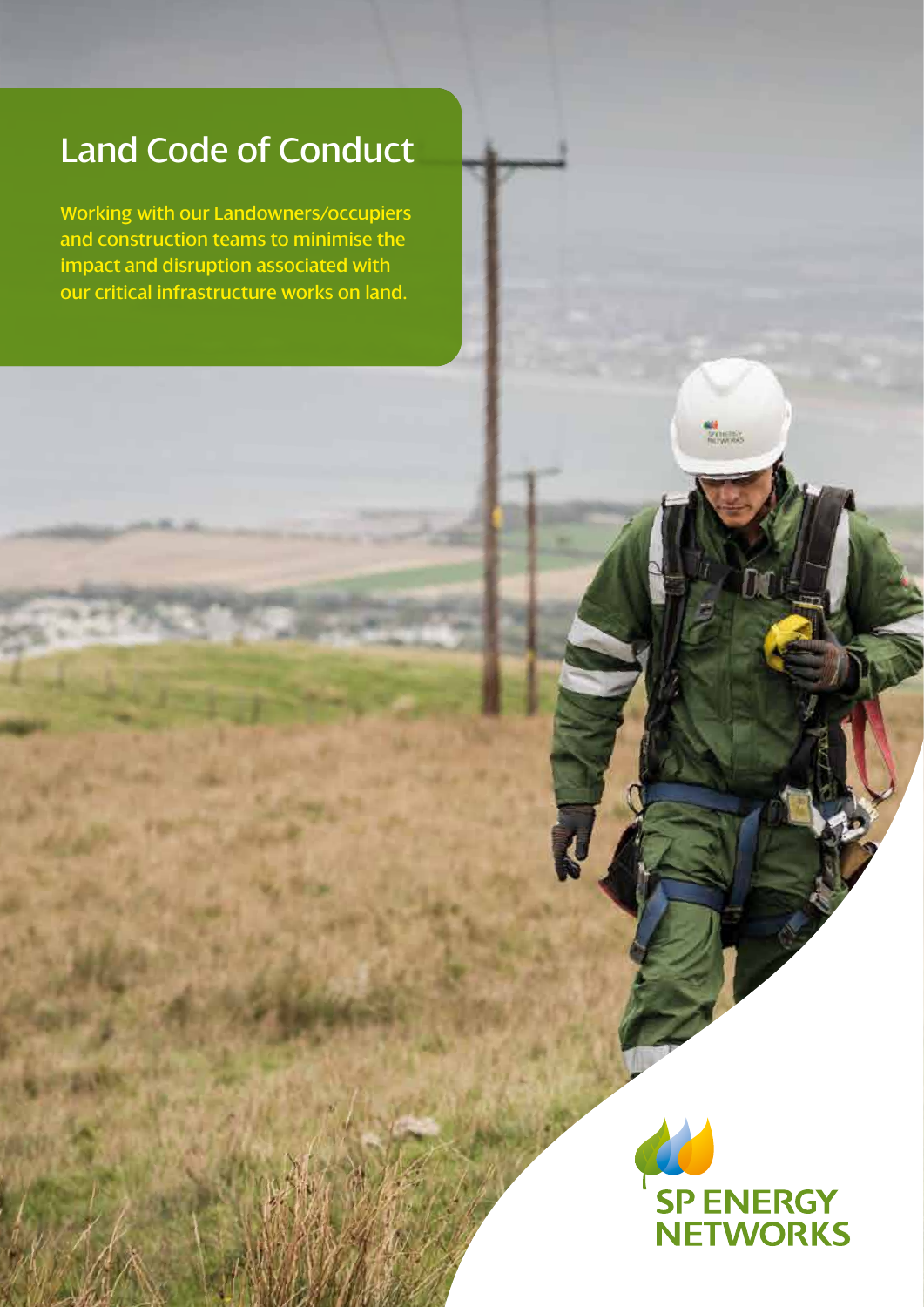#### **FOREWORD**

**"***We are a proud organisation working hard to support the UK's ambitious climate change targets to facilitate the low carbon economy of the future and deliver a better future, quicker for our customers and communities. It is extremely important to me, that our valued customers, the landowners and occupiers who support our infrastructure on the ground, understand the vital role they play in this objective. Over the coming years, our business is going to see unprecedented demand for new connections, as well as significant investment to improve and replace existing aged, infrastructure. We will work very closely with our stakeholders, whose land supports these assets, to try and minimise temporary physical impact to land and disruption to land use while these critical network activities take place. We understand the impact these activities can have and my team is committed to carrying out this work in a respectful and coordinated way to work together with land owners and communities to limit disruption wherever possible.* 

*I strongly believe that by following this Land Code of Conduct, our business can successfully deliver the challenges outlined above at the same time as enjoying an excellent relationship with our valued stakeholders who support our infrastructure.***"**



Vrohe

Frank Mitchell, Chief Executive Officer, SP Energy Networks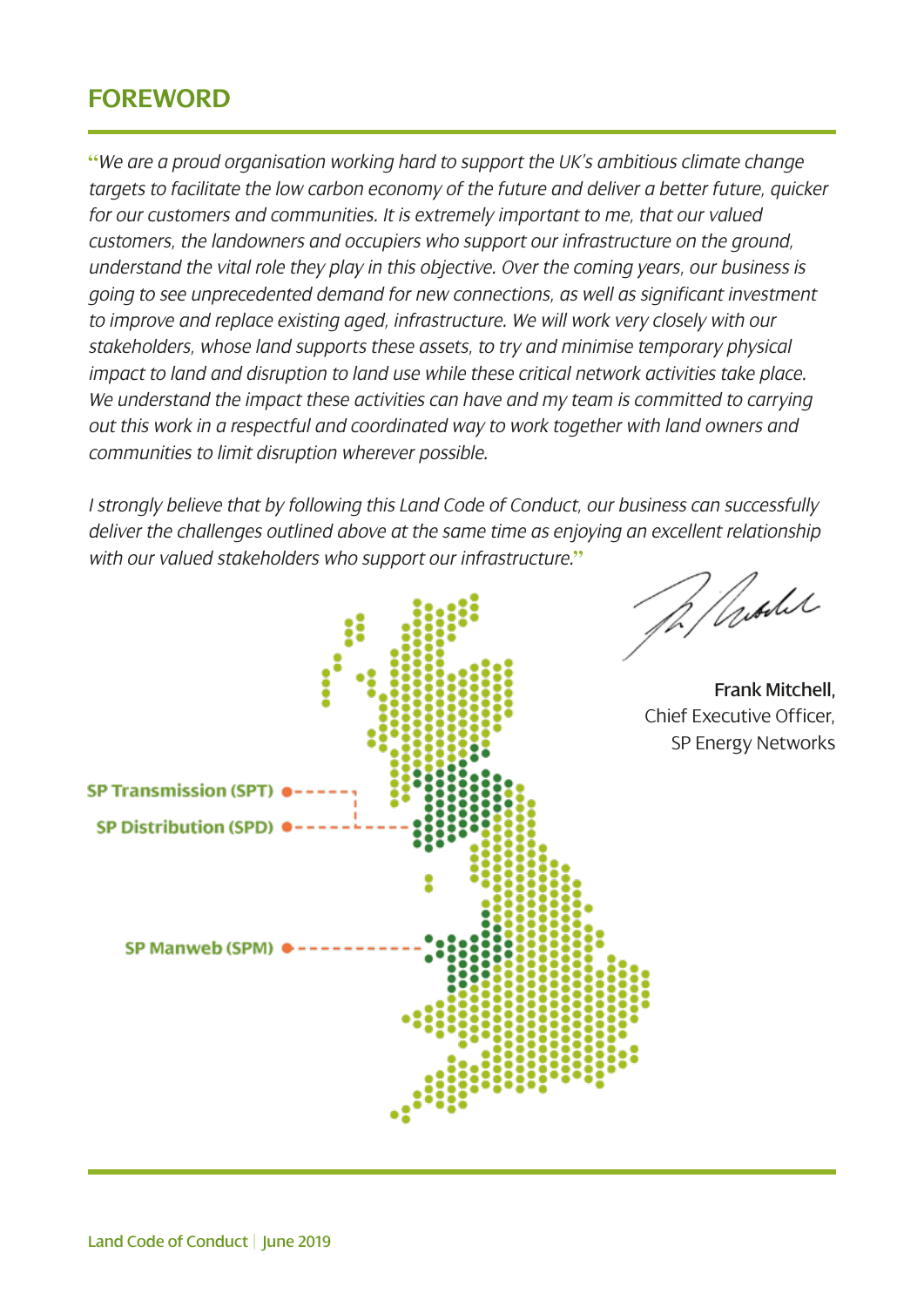# **ACCESS TO YOUR LAND**

From time to time, access onto your land will be required to install, inspect, maintain, repair, renew or replace our apparatus. We will endeavour to agree all aspects of access and in these circumstances;

- We expect to have the appropriate land rights in place for our apparatus. If you believe that this may not be the case, then please get in touch with the land team using the contacts contained within this document.
- Vehicular access will not be made onto your land without prior notice except in cases of a fault or an emergency. Notice could be verbal or in writing.
- We will endeavour to provide 7 days prior notice for refurbishment or construction works, except in cases of a fault or an emergency.
- Our employees and contractors will carry identification which will be shown on request.
- A pre-entry Record of Condition will be completed if appropriate and a copy supplied to you on request.
- Prior to the commencement of works we will discuss with you the preferred access routes to be taken including any demarcation.
- The number of works vehicles brought onto your land will be kept to the reasonable practicable minimum and will be appropriate for the task.
- Working access to your land will not be materially obstructed unnecessarily and we will discuss with you how to minimise the impact on your land.
- If we need to upgrade any access routes to facilitate our operations this will be discussed with you and be carried out at our expense.
- Gates will be left as they are found. Where requested, gates will be kept closed and, where required, locked.
- Aerial inspections of our assets will be notified either directly or via public communications. We will endeavour to avoid flying close to livestock and farm buildings, except in cases of a fault or emergency.
- We would expect you to notify SPEN of any issues or concerns you have prior to us taking access.
- We will observe the current best practice recommendations of the Government regarding biosecurity. Any site specific requirements must be highlighted by the landowner/occupier in advance and a copy of the biosecurity plan must be provided.



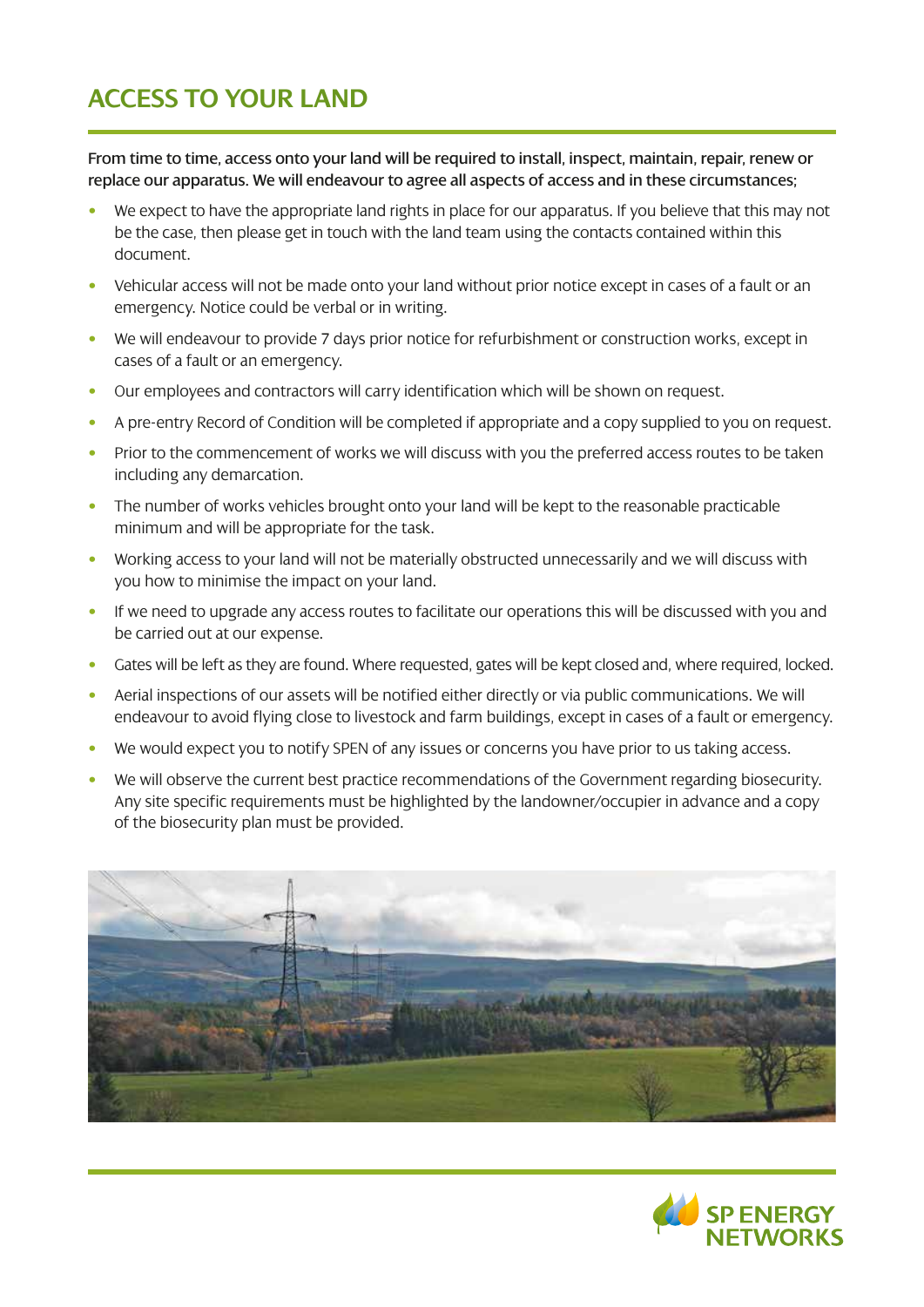#### **WORKS ON YOUR LAND**

In most cases access to your land will be for inspection patrols or routine maintenance. However, there will be times when it may be necessary to undertake more extensive activities such as construction works, replacing overhead lines and cables or renewing insulators and fittings. From time to time remedial works to poles, steel towers and foundations may also be required. When such activities are being carried out:

- We will ensure that apparatus on your land will be constructed and maintained to the standard required by statute for a transmitter or distributor of electricity.
- Works will be carried out in a safe manner in terms of the applicable Health and Safety Legislation.
- Whilst we endeavour to minimise the impact on your business and land operations, the timing of our works may be limited to restrictions imposed on us by third parties or environmental factors.
- Walls, fences or hedges belonging to you will not be removed without prior discussion except in the case of an emergency. We will install temporary barriers prior to the removal of walls fences or hedges to prevent straying livestock.
- Dogs will not be brought onto your land.
- All finds of fossils and archaeological remains will be reported to you and the appropriate authority. We will not claim ownership of any finds.
- Except in the case of a fault or an emergency, trees will not be lopped or felled without prior discussion. Felled trees will be left neatly on your land, chipped or if reasonable in the circumstances removed by agreement with the landowner/occupier or their appointed representative.
- Working areas will be kept as clean and tidy as reasonably practicable. On completion of the works, surplus materials and rubbish will be removed from the property.
- We will comply with all relevant statutory obligations or restrictions which are applicable to SP Energy Networks in relation to work on your land.

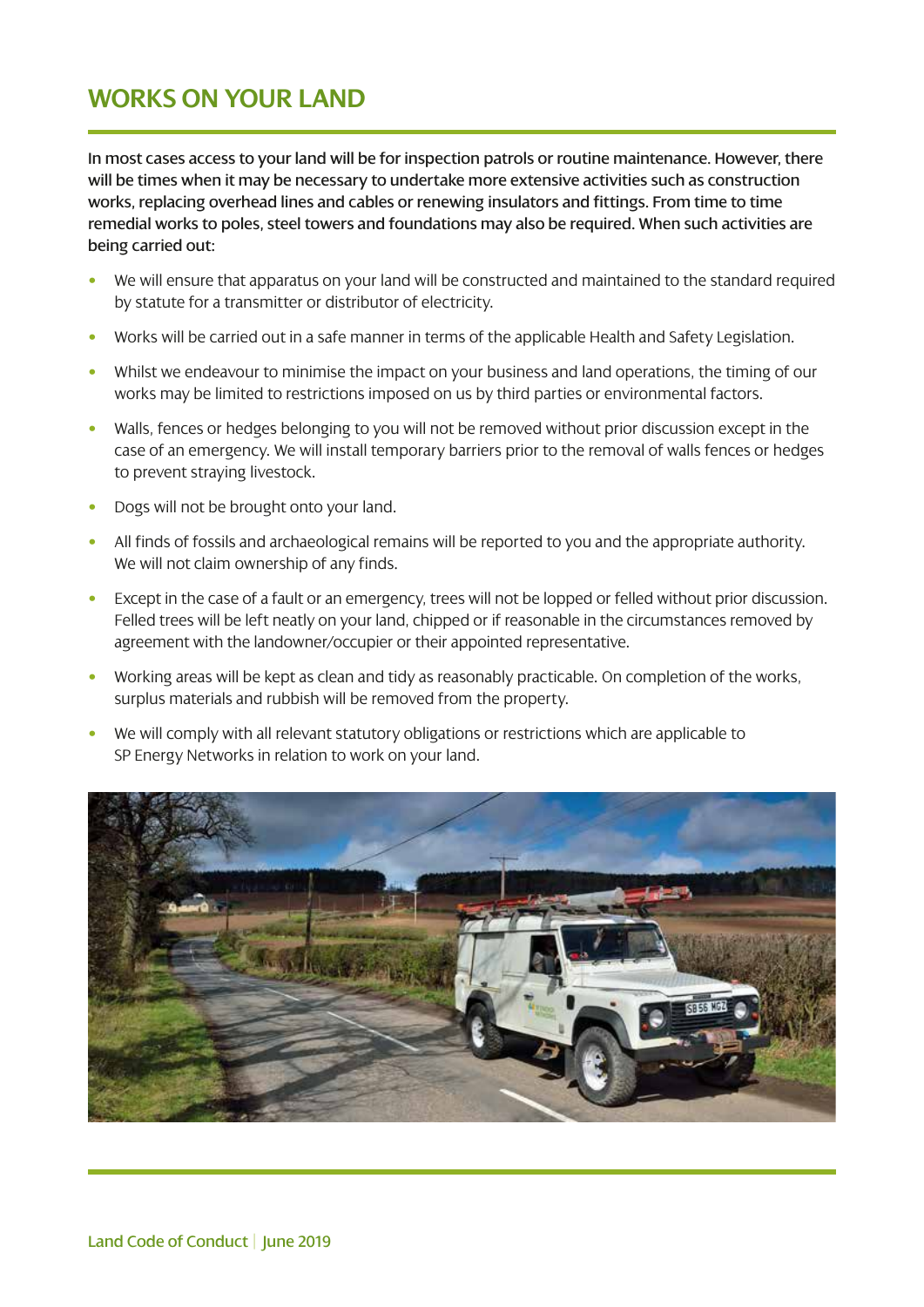### **DAMAGE/COMPENSATION**

We will plan our work to try and avoid unnecessary disruption to your land management activities. Please communicate to us any known land management schemes, sensitive areas, proposed land developments, hazards or any restrictions or issues which may result in a direct loss as a consequence of our works on your land.

- We will be responsible for making good physical damage to your land and/or settling any reasonable compensation claims for losses incurred arising from our works.
- We will take reasonable steps to prevent damage to your land. Where damage occurs, as a result of our activities, we will agree a suitable resolution through reinstatement or appropriate compensation.
- Any evidence of land drainage damaged as a result of our works and not rectified, should be notified to us within 5 years of the completion of the works to allow us to make good.
- Compensation will normally be paid for actual losses suffered by you for windblow damage occurring on your land within 5 years of any tree felling by us.
- If our activities on your land result in your non-compliance with any statutory requirements or the condition of any funded land management scheme we will compensate you for any loss or penalties directly caused by our actions, provided you inform us in advance about any known statutory requirements or land management schemes.
- We will pay any reasonable and properly incurred professional fees as outlined in our SP Energy Networks Fee Scale.



- To allow us to assess your claim please submit it timeously along with all associated evidence. Payment will normally be made within 30 days of agreement between the parties.
- In the event of there being a failure to reach agreement on the claim, an agreed independent third party will be appointed to arbitrate.
- We will report all instances whereby our Land Code of Conduct has not been met (landowners and occupiers are also expected to report these matters directly to your SPEN or project contact).

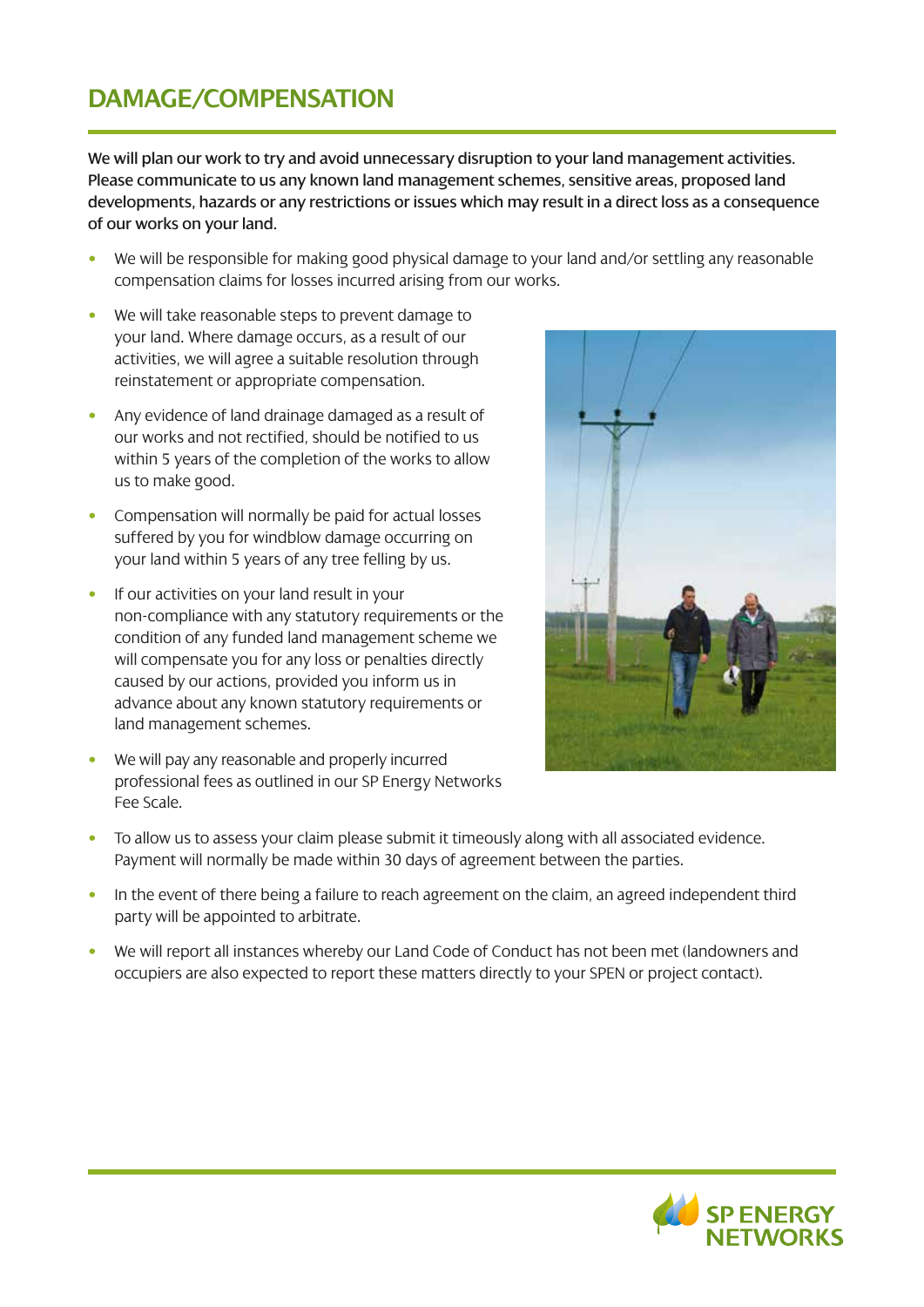#### **WAYLEAVE PAYMENTS**

Guidance levels for Wayleave payments are the subject of discussion with the National Farmers' Unions Scotland, England and Wales, the Farmers' Union of Wales, the Country Land and Business Association and Scottish Land & Estates.

Payment rates are reviewed annually and are based upon the type and size of the structure and the classification of the land. Typically the rates consist of two elements:

- Owner payable to the owner of the land.
- Occupier payable to the occupier for interference with land use (subject to the owners agreement).

Special rates are applied to various forms of intensive cultivation and additional payments are made for multiple parallel lines. If you feel the wayleave payment does not adequately compensate you should contact us and we will evaluate your case on an individual basis.

Details of current rent and compensation payments under the terms of the wayleave agreement are available from using the contact details in this leaflet.

To help us to maintain our records please notify us of any changes of ownership/occupation or change of use of the affected land.

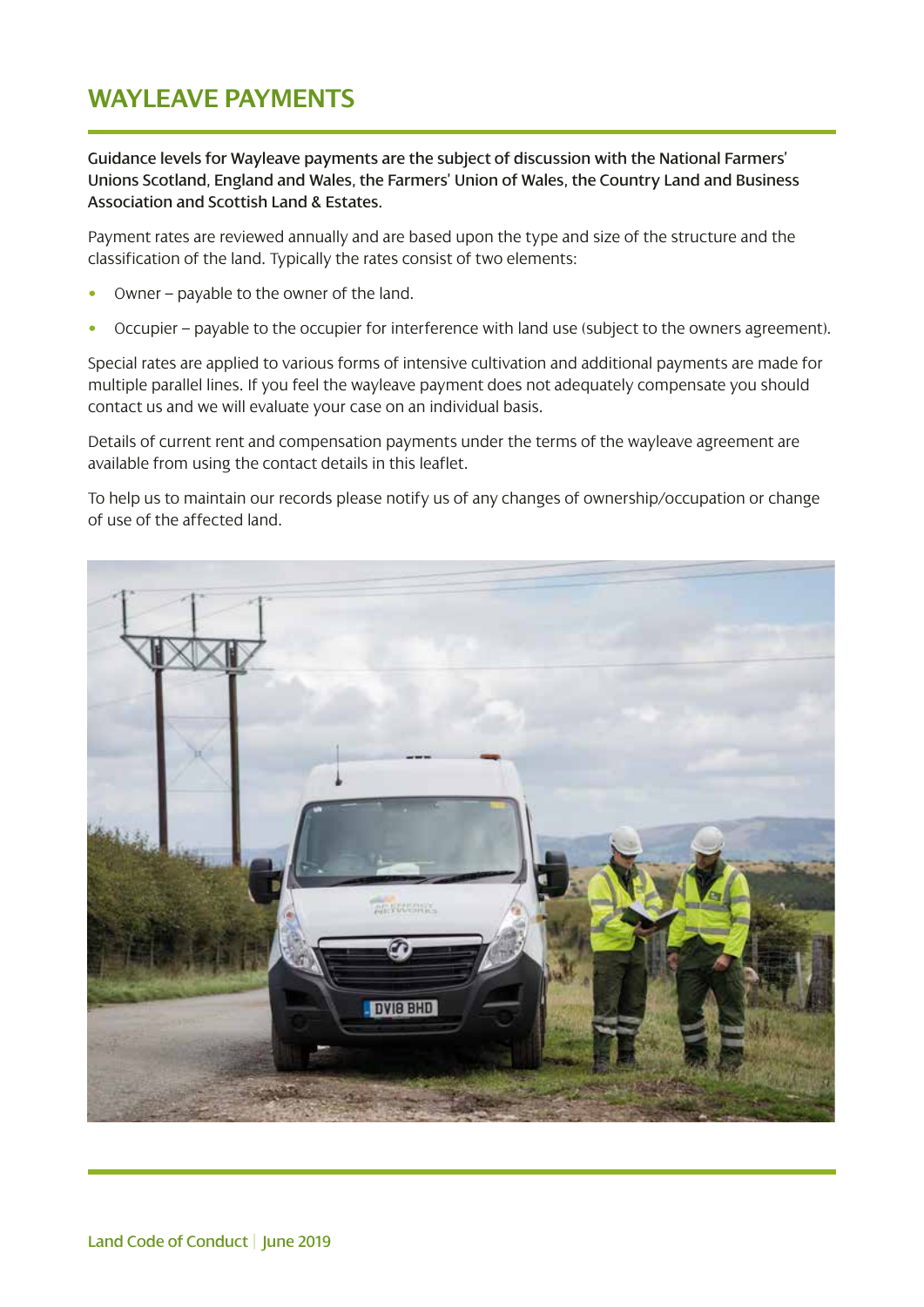# **LAND AND PLANNING CONTACTS**

| <b>For Scotland</b> |                                                                                                                                                        |  |  |
|---------------------|--------------------------------------------------------------------------------------------------------------------------------------------------------|--|--|
| Call                | 0845 301 0014                                                                                                                                          |  |  |
| <b>Email</b>        | land.north@spenergynetworks.co.uk                                                                                                                      |  |  |
|                     | <b>Write to Land &amp; Planning</b><br><b>SP Energy Networks</b><br><b>55 Fullarton Drive</b><br><b>Cambuslang</b><br><b>Glasgow</b><br><b>G32 8FA</b> |  |  |

#### **For England & Wales**

| Call         | 0845 030 3053                                                                                                                                 |
|--------------|-----------------------------------------------------------------------------------------------------------------------------------------------|
| <b>Email</b> | land.south@spenergynetworks.co.uk                                                                                                             |
|              | <b>Write to Land &amp; Planning</b><br><b>SP Energy Networks</b><br><b>Wrexham Road</b><br><b>Pentre Bychan</b><br>Wrexham<br><b>LL14 4DU</b> |



**For more about SP Energy Networks Land Code of Conduct www.spenergynetworks.co.uk/pages/land\_right\_consents.aspx**

# **DISTRICT CONTACTS**